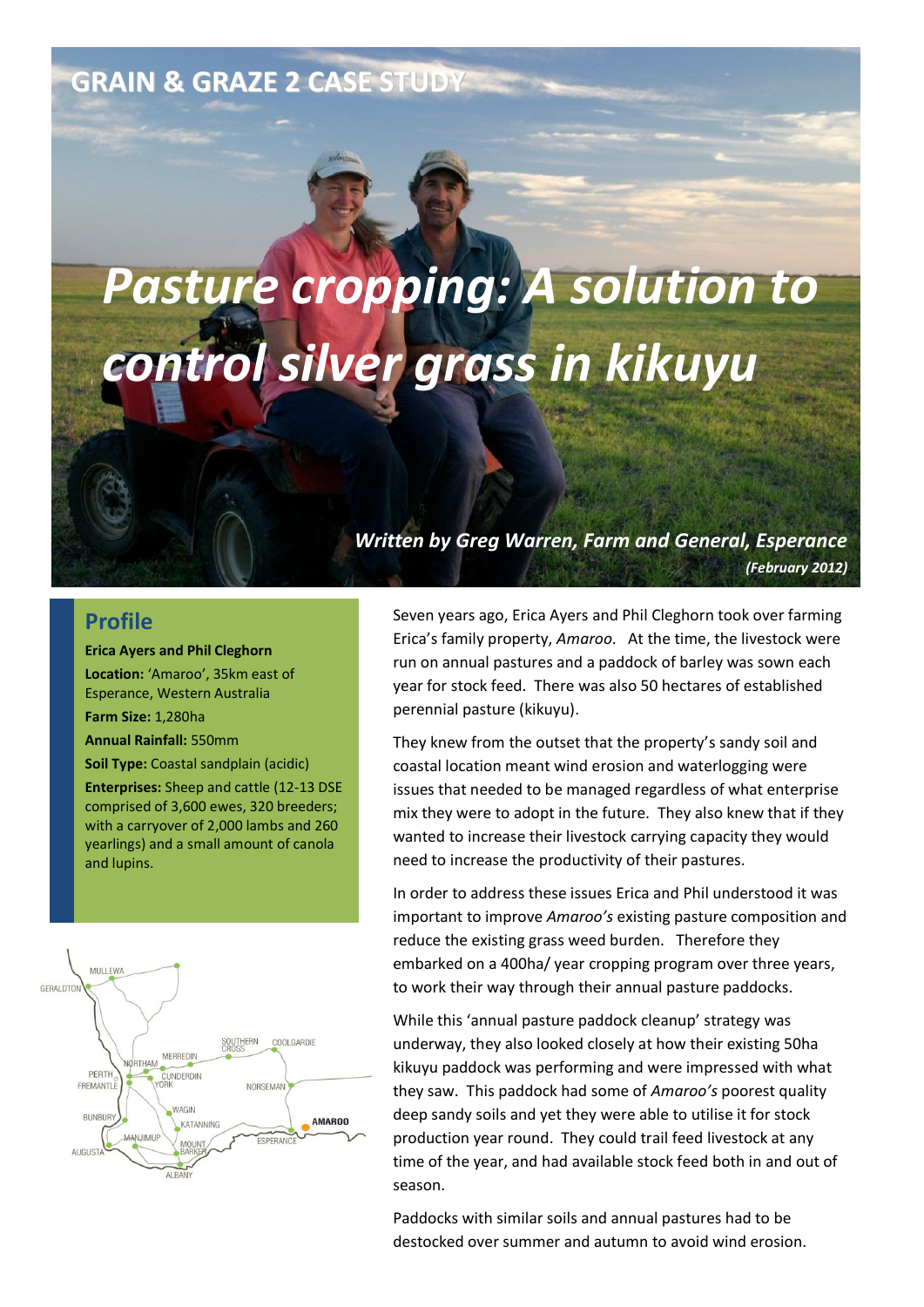These observations were impetus to increase the area sown to kikuyu from 50ha to 250ha between 2005 and 2011.

## **Kikuyu growth threatened**

As Erica and Phil's experience with kikuyu grew, they noticed that they were only achieving two years of vigorous growth. The kikuyu appeared to be at its most productive in the second and third years after sowing, but by the fourth year it was quite thatch. It was not growing as vigorously, and the density of silver grass had started to increase at the expense of the desirable annual species which was reduced.

They observed the density of annual species also appeared to suffer in the kikuyu paddocks in years when false breaks were experienced due to competition from the kikuyu. In these years when the annual pasture species died, they were left coming into winter with a paddock of kikuyu entering its winter dormancy. Hence Erica and Phil were left with less available feed for their livestock, compared to the annual pastures paddocks alone.

To overcome the problems they faced, Erica and Phil considered two options. The first was to apply nitrogen to stimulate kikuyu growth, but they were aware that this would not deal with the thatching or silver grass issues and without follow-up rain it would be money down the drain.

The second option they considered was the application of contact herbicides to burn off the kikuyu and control silver grass, but they could see that this option would leave them with even less feed over winter until the kikuyu regrew in late spring, unless they seeded something else into the paddock.

## **Introducing a grain legume**

Hence the idea of cropping a grain legume, after using a contact herbicide, came to mind. The benefits of this approach, as Erica and Phil saw it, was that it would thin the kikuyu stand out; it would ensure nitrogen was available for the regenerating kikuyu to access; it would provide the ability to chemically target silver grass; and it would benefit their overall enterprise by providing a cheaper source of grain for hand feeding over summer and autumn compared with buying feed in.



"*Pasture cropping was introduced on 'Amaroo' to address wind erosion and water logging issues, and in a bid to increase livestock numbers whilst also trying to reduce the weed burden.*

*ABOVE: Assessing the performance of lupins sown into kikuyu pasture at 'Amaroo'.*

Convinced that this was an idea worth trialling they undertook a 10 hectare trial in 2010. The legume they settled on was Jenabillup lupins and the steps they undertook were as follows:

- 1. Sprayed 10ha of kikuyu with a contact herbicide and applied Simazine in late autumn.
- 2. Seed innoculated lupins at 120kg/ha into the burnt-off kikuyu with an N:P:K fertiliser with a Shearer combine with knife pints and press wheels at 180mm row spacing.
- 3. Sprayed grass weeds with Select, which also suppressed any regrowing kikuyu.
- 4. Applied manganese foliar spray to lupins at mid-flowering (and spray for aphids if required).
- 5. Swathed lupins near maturity.
- 6. Harvested with pick up front when ripe.
- 7. The results of the trial were three fold. Firstly, good silver grass control was achieved in a paddock where